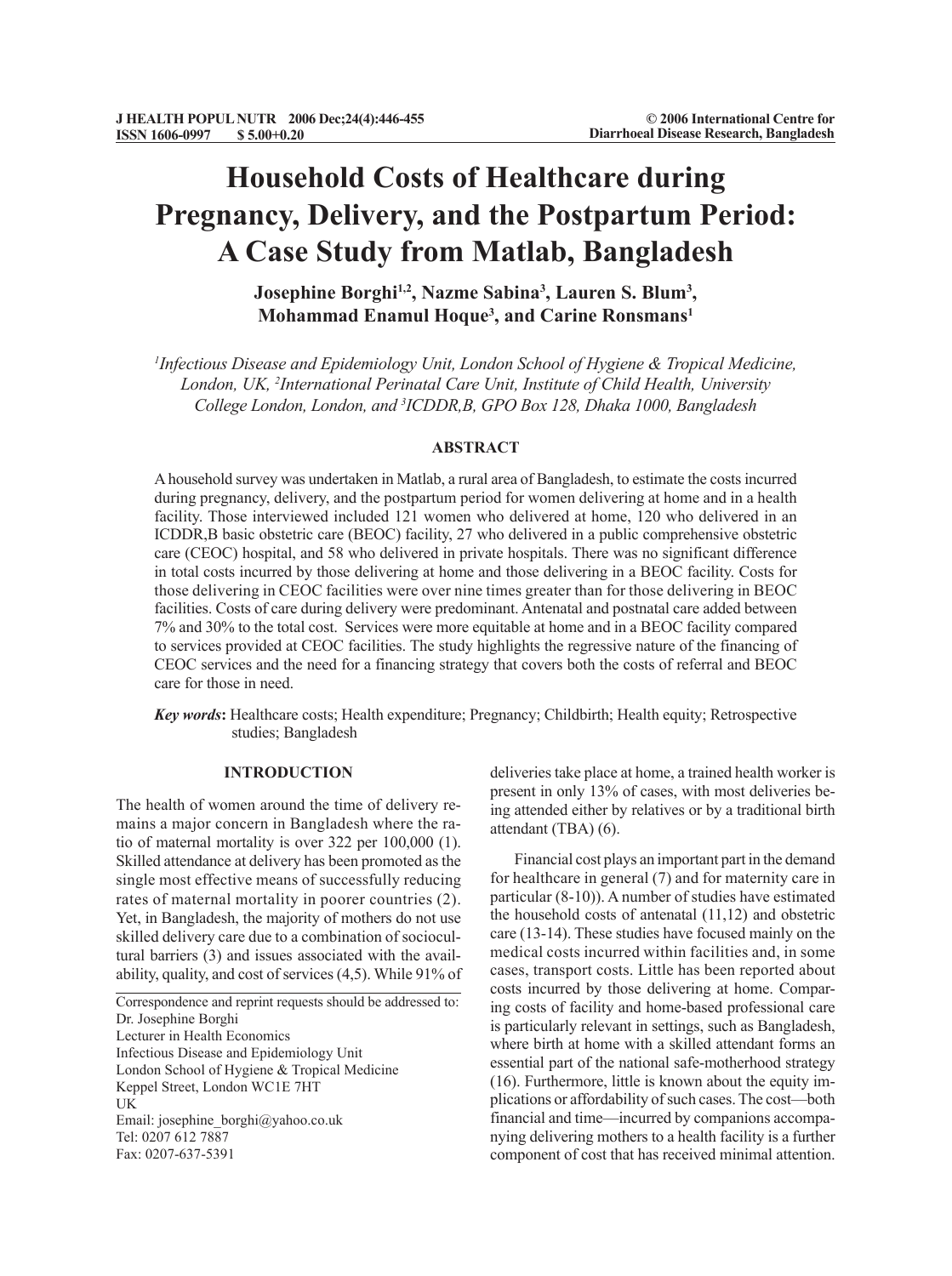Generally, seeking care in a facility requires women to be accompanied by a family member, particularly in societies where restrictions are placed on female mobility. Lastly, the studies to date have considered the cost of specific services, e.g. antenatal or delivery care, without estimating the total costs incurred during pregnancy, delivery, and the postpartum period. Despite the lack of studies in this area, the cumulative cost of pregnancy, delivery, and postpartum care is potentially significant.

Against this background, we conducted a household survey in rural Bangladesh to estimate the overall costs incurred during pregnancy, delivery, and the postpartum period by place of delivery (at home or in a health facility) and by wealth group.

# **MATERIALS AND METHODS**

# **Study site**

Since 1966, ICDDR,B has maintained a registration of all births, deaths, and migrations in Matlab, a rural area of Bangladesh. Facilities within the area are funded, staffed, and maintained by ICDDR, B and provided free of charge.

Within this area, deliveries at home with skilled attendants, who were either midwives or paramedics, were advocated from 1987 to 1996, and from 1996 onwards, maternity care in basic obstetric facilities was gradually phased in. To this end, four existing health centres were upgraded with a delivery room, and the same healthcare workers, who had been working in homes, shifted to facility-based care, catering mostly for uncomplicated deliveries. A basic essential obstetric care (BEOC) hospital was also set in place. These facilities are within three kilometres of most households.

Complicated deliveries can be managed at comprehensive essential obstetric care (CEOC) facilities either at the government district hospital in Chandpur or at private hospitals, of which there are a growing number. These facilities provide, and charge for, essential obstetric care, conduct caesarean sections, and perform assisted deliveries by forceps and vacuum. A free ambulance service takes women from the BEOC facility to the CEOC facility.

### **Identification of costs**

Two questionnaires were designed—one for each place of delivery (home and health facility)—to collect information on all monetary expenditure made by household members to access and receive antenatal care, delivery, and postnatal care. The cost of services provided by

traditional practitioners was also estimated. Transport costs to and from the health facility were estimated for all types of care. For delivery care, additional categories, such as medical costs and costs of food, cleaning materials, and service tips, were considered. Medical costs at home included supplies, such as mustard oil, safe delivery-kits, and drugs; and in the health facility, the medical costs included drugs, laboratory tests, and any other medical supplies. Women were asked to estimate the monetary costs involved in preparing special food for the woman giving birth. For women delivering in the health facilities, food was brought in from outside by family members. For women delivering at home, the costs were adjusted to match the time spent in a BEOC facility, for comparability. Costs associated with cleaning were also estimated as cleaning materials were often used for cleaning up after the delivery, and the household would generally pay someone to carry out this procedure. For all other services accessed during pregnancy and the postpartum period, data were collected on the total cost of consultation and the cost of drugs and medical supplies.

As time and monetary factors can delay access to obstetric care, information was collected on the time spent calling and waiting for attendants (for delivery at home) and also for travelling to facilities and waiting for treatment. Respondents were questioned about the occupation of companions and whether they had lost any income or incurred any expenditure during their stay at the health facility, such as for transport, accommodation, or food. The financial and time cost data of companions were not collected for antenatal or postnatal care services.

To explore equity issues, the socioeconomic status of households was measured using a wealth index based on asset ownership (17), which was calculated for the Matlab area as a whole in 1996 (18). The original index was measured in quintiles, but was adjusted to terciles to provide groups of similar size for our study sample. Health expenditure has been defined as catastrophic if it exceeds 10% of the annual household income remaining after subsistence needs have been met (19). Due to difficulties in measurement, information on the income of husbands rather than household income was obtained. In this study, costs were considered to be catastrophic if they exceeded 20% of the annual income of a husband. Questionnaires were translated into Bangla and back-translated into English. Four female data collectors were trained on the use of the questionnaires during a one-week session. The research team piloted the questionnaires, and changes were made accordingly.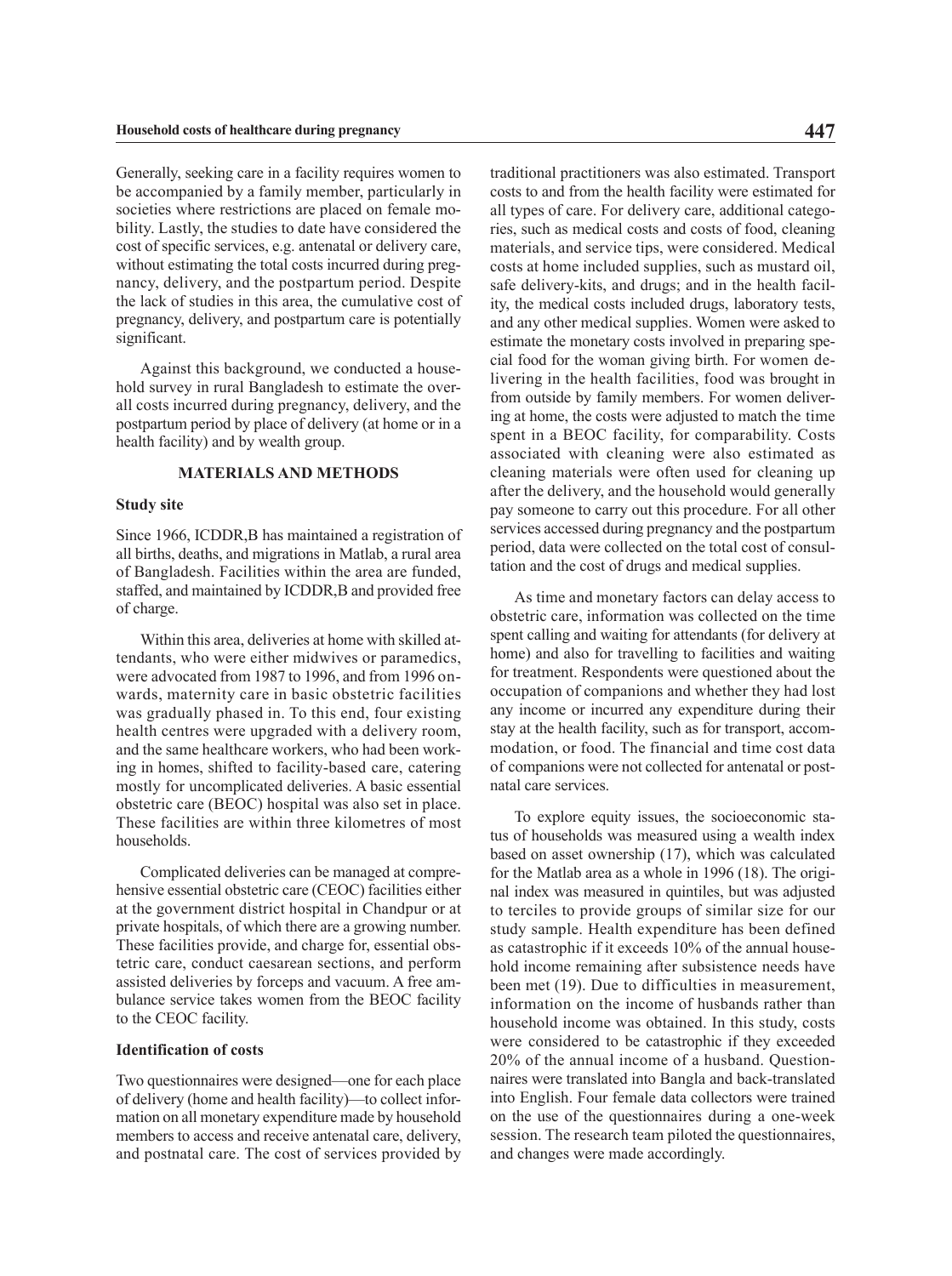## **Sample**

We sampled for the following categories of obstetric care: delivery at home with a TBA, delivery at home with a midwife, delivery in a BEOC facility, and delivery in two types of CEOC facility (government district hospital and private clinics). As this was a retrospective study relying on household recall, efforts were made to interview those who had most recently delivered. To validate the data obtained, the field researchers cross-checked with other household members where possible. For institutional deliveries, facility-based costs were verified in the facilities, and prices of drug and laboratory tests were verified in drug stores and diagnostic centres. For other costs, such as gifts, food, and cleaning materials, we relied on the memory of respondents and household members.

Those who delivered at home or in a BEOC facility were identified from the demographic database of all households starting from births taking place in 2002 and working backwards through time until 260 births had been identified. In some areas, women began delivering at health centres from 1996. Therefore, some of those interviewed for delivery at home with a midwife actually gave birth in 1995. As there was no significant difference between the costs reported at that time and the costs reported for deliveries in 2001, we did not adjust costs for inflation.

The sample size was pragmatically determined based on available time and resources. Those who were referred from a Matlab BEOC facility and delivered in a CEOC facility were identified from a list compiled by researchers examining the extent of 'unmet' need for obstetric care for women who gave birth between 2001 and 2002. The list indicated the type of delivery and household identity number. Fifty-eight women who gave birth in a private facility were selected for interview. Most of these women had a caesarean section. As much fewer women were referred to a public CEOC facility, only 27 such women were interviewed. These were a mix of caesarean section and vaginal deliveries. Interviews were conducted between February and November 2003.

## **Analysis**

All costs are presented in Taka (US\$ 1=Tk 57.5 in 2002). To value the time of companions, their occupations and average daily wages were identified. Data were double-entered and analyzed using SPSS (version 12). Means (95% confidence interval) and medians (25th and 75th percentiles) were used for indicating the average costs, and confidence intervals and inter-

quartile ranges were used for illustrating the extent of variation within the sample. Statistical significance was measured by the Mann-Whitney U test and *t*-test for non-normal and normally distributed continuous variables respectively.

## **RESULTS**

# **Description of sample**

We interviewed 121 women who delivered at home: 61 were attended by a midwife, and 60 were attended by a TBA. We interviewed 120 women delivering in a BEOC facility, 61 in a health centre, and 59 in the BEOC hospital. We interviewed 27 women delivering in a district hospital and 58 women delivering in a private clinic. Ten of the 27 deliveries in the district hospital and 55 of the 58 deliveries in the private facilities were caesarean sections. The remaining cases were vaginal births. The births took place between 1995 and 2002. The recall period was longest for births at home, at mean 3.2 (median 1.1) years for those delivering with the assistance of a TBA and at 4.8 (median 4.0) years for those delivering with the assistance of a midwife. For facility-based deliveries, the recall period ranged from mean 1.5 (median 1.4) years for those delivering at BEOC facilities and 2.3 (median 2.4) years for those delivering at CEOC facilities.

Sixty percent of those interviewed, who had delivered at home, had either primary education or no education. Over half of those delivering in a health facility had secondary-level education or above. There was no significant difference in the average monthly income of husbands of those women delivering at home, in a BEOC facility, or in a public CEOC facility; the median income was Tk 3,675 (range Tk 2,100-6,000). The average monthly income of husbands whose wives delivered in a private facility was significantly higher than the others; the median income was Tk 8,000 (Tk 4,300-12,000) ( $p<0.01$ ). Significantly more households delivering privately were in the least poor group compared to households delivering elsewhere (56% vs 28% respectively) and significantly less were in the most poor group  $(12\% \text{ vs } 34\%)$  (p<0.01). The average monthly income of husbands for the poorest group was Tk 3,514 (median Tk 2,670), increasing to Tk 4,721 (median Tk 3,950) for the middle group, and to Tk 9,877 (median Tk 5,000) for the least poor group.

### **Time and monetary cost of obstetric care**

There was no significant difference in expenditure for deliveries at home attended either by a midwife or by a TBA (median Tk 135 and Tk 184 respectively) (Table 1). The costs in a health centre were significantly more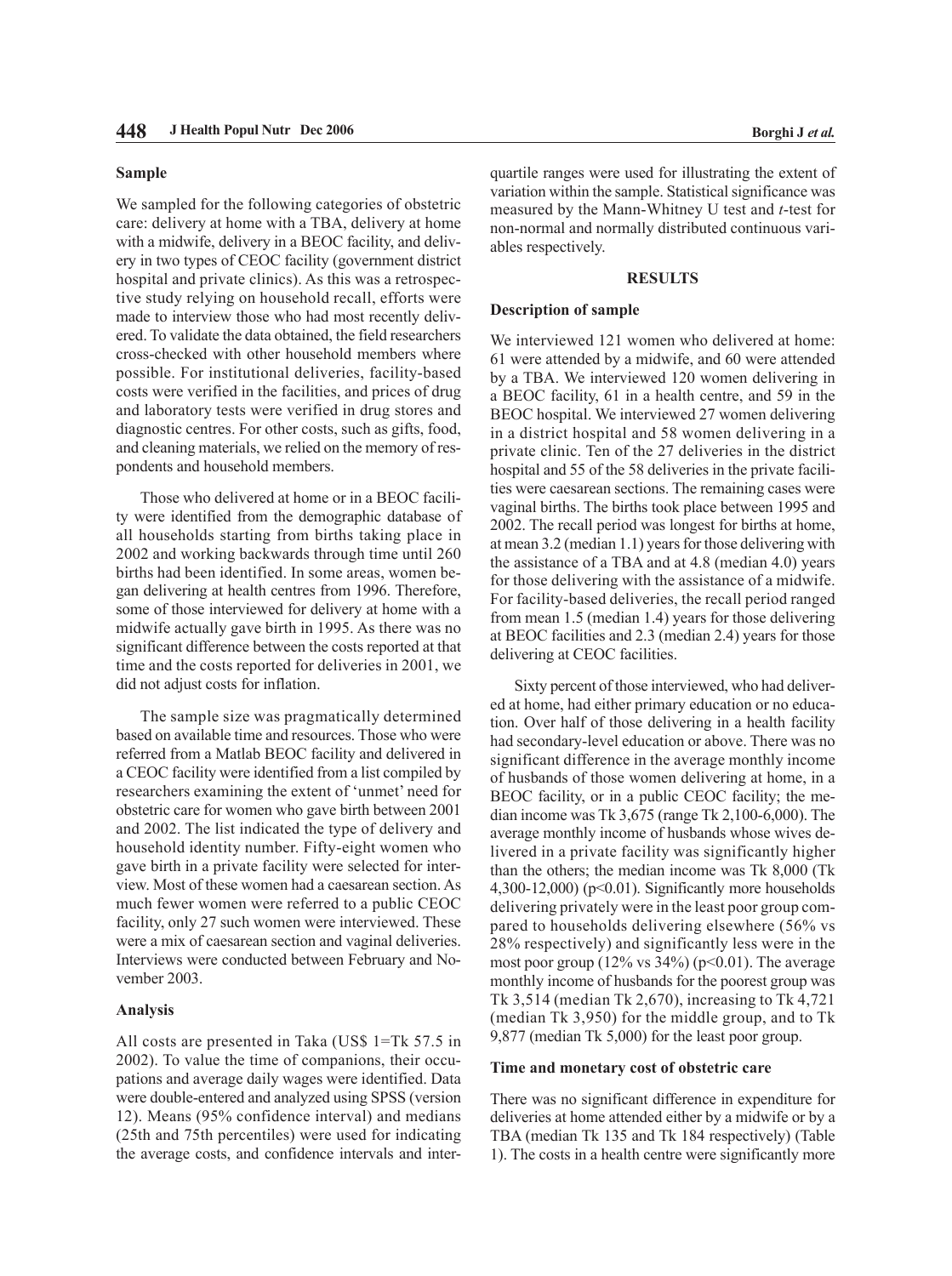| <b>Table 1.</b> Total costs (Tk) of delivery at home |                    |                                                         |                    |                                      |
|------------------------------------------------------|--------------------|---------------------------------------------------------|--------------------|--------------------------------------|
|                                                      |                    |                                                         | Delivery at home   |                                      |
| Cost item                                            |                    | TBA $(n=60)$                                            |                    | Midwife $(n=61)$                     |
|                                                      | Mean<br>(95% CI)   | Median<br>$(25th-75th$ percentiles)                     | Mean<br>(95% CI)   | Median<br>$(25th-75th)$ percentiles) |
| <b>Transport</b>                                     | $\theta$           | $\left( \right)$                                        | $\Omega$           | $\theta$                             |
| Medical                                              | 90<br>$(59-122)$   | 58<br>$(25-104)$                                        | 84<br>$(60-108)$   | 50<br>$(17-120)$                     |
| Cleaning                                             | 19<br>$(3-35)$     | $\cup$<br>$(0-13)$                                      | 13<br>$(4-22)$     | $(0-15)$                             |
| Food                                                 | 88<br>$(4-172)$    | 25<br>$(1-52)$                                          | 27<br>$(17-37)$    | 15<br>$(0-40)$                       |
| <b>Tips</b>                                          | 134<br>$(90-178)$  | 50<br>$(0-250)$                                         | 148<br>$(62-234)$  | $\theta$<br>$(0-235)$                |
| Total                                                | 331<br>$(211-451)$ | 184<br>(88-396)                                         | 271<br>$(177-366)$ | 135<br>$(50-338)$                    |
|                                                      |                    | CI=Confidence interval; TBA=Traditional birth attendant |                    |                                      |

than those at home if companion costs (both financial and time-related) were included ( $p$ <0.05). When companion costs were not included, the difference between the costs of those delivering at home and those in a health centre were not significant. Those who delivered at the Matlab hospital paid significantly more than those who delivered at home  $(p<0.01)$  (Table 2). Household expenditure on medical/non-medical supplies and tips was significantly greater for those delivering at home compared to those delivering at a health centre (p<0.05). However, overall, those who delivered in a BEOC facility spent significantly more money on food than those who delivered at home.

Over 80% of the costs incurred within CEOC facilities were medical expenses. Costs of private-sector emergency care were more than twice that of public facilities  $(p<0.01)$ . The costs incurred for a normal delivery were approximately half that of a caesarean section in CEOC facilities: median of Tk 4,633 (range Tk 2,775-9,929) compared to Tk 10,130 (Tk 6,390- 18,328) for a vaginal delivery and Tk 10,986 (Tk 8,699- 14,303) compared to Tk 22,530 (Tk 18,434-28,838) for a caesarean section in public and private facilities respectively. All costs incurred at CEOC facilities were significantly higher compared to the costs incurred at BEOC facilities.

Calling a midwife for a delivery at home took significantly longer than calling a TBA: median one hour (30-75 minutes) versus median 15 minutes (10- 30 minutes) ( $p<0.01$ ); or travelling to a health centre: median 20 minutes (14-30 minutes) ( $p<0.01$ ). There was no significant difference in time spent travelling

to a BEOC compared to a CEOC facility (median one hour [30-165 minutes]). Of those interviewed, a median of three people (2-4 people) accompanied each woman to the facility. They stayed a median four hours (2-8 hours) at BEOC and 10 hours (5 to 23 hours) at CEOC facilities (including travel time to and from the facility). The total financial cost incurred by companions together varied from median Tk 80 (Tk 12-200) in a BEOC facility to Tk 500 (Tk 215-575) in a CEOC facility. Over 4% of those delivering at a BEOC facility and 12% of those delivering at a CEOC facility reported that their companions also lost income. For the whole sample, the mean total income loss to companions was Tk 85 (median Tk 0) in a BEOC facility and mean Tk 238 (median Tk 0) in a CEOC facility.

# **Equity**

For those delivering in a CEOC facility, there was no significant difference in the median expenditure incurred by those in the poorest groups compared to the least poor groups, adjusting for type of delivery (Table 3). For those delivering in a BEOC facility or at home, the difference between the amount paid by the poorest and the least poor was borderline significant  $(p<0.1)$ . While the poorest paid significantly less on food and tips than the least poor households  $(p<0.05)$ , the expenditure on medical and non-medical supplies did not differ by wealth group.

## **Affordability**

For those delivering at home or in a BEOC facility, the total cost equated to 2% of the annual income of their husbands with companion costs, or 1% without. For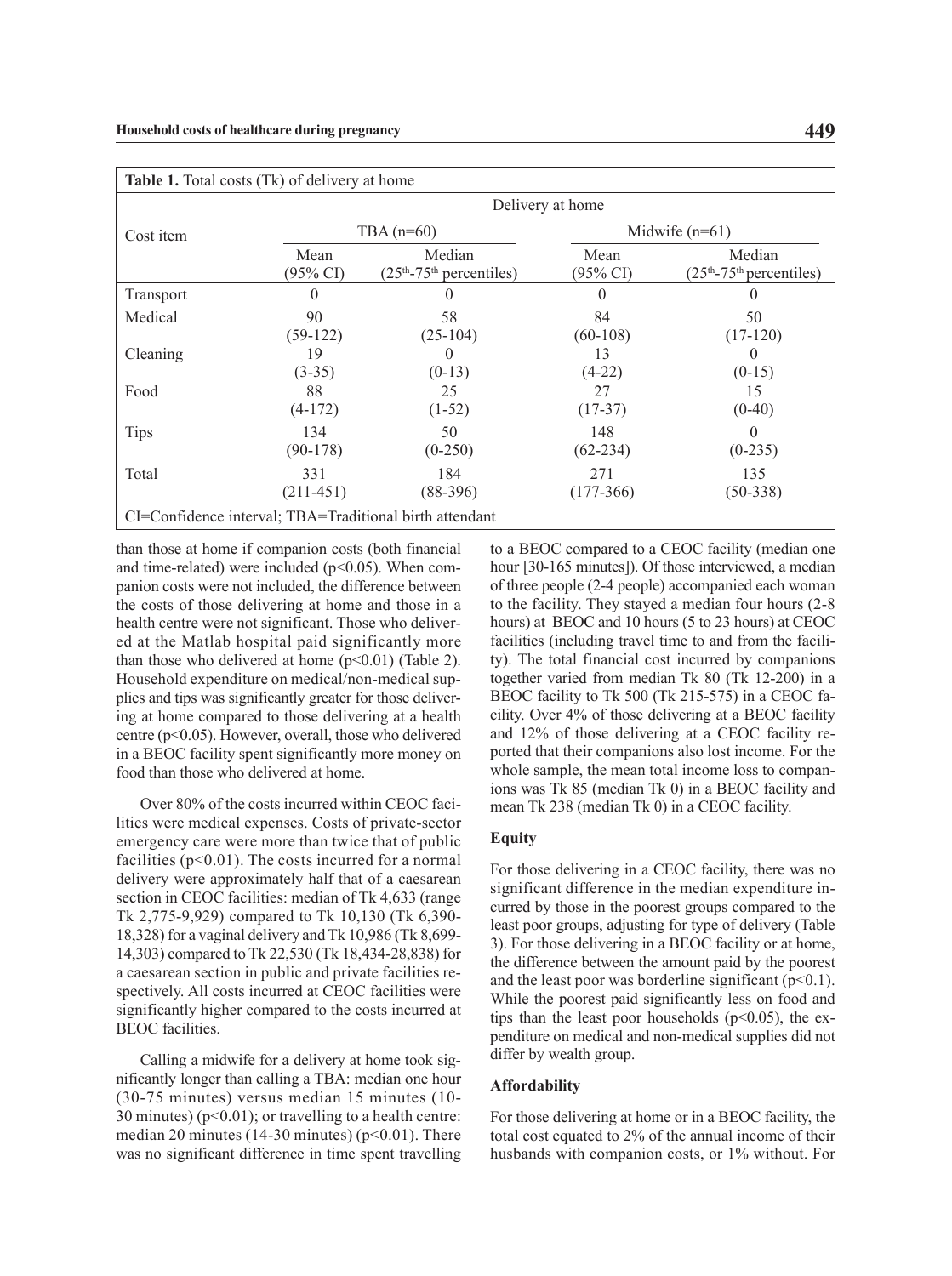| Table 2. Total costs (Tk) of delivery in a h |                             |                         | ealth facility              |                         |                               |                                 |                                                 |                                 |
|----------------------------------------------|-----------------------------|-------------------------|-----------------------------|-------------------------|-------------------------------|---------------------------------|-------------------------------------------------|---------------------------------|
|                                              |                             | Basic essential         | obstetric care facility     |                         |                               |                                 | Comprehensive essential obstetric care facility |                                 |
| Cost item                                    | Health Centre<br>$(n=61)$   |                         |                             | Hospital<br>$(n=59)$    |                               | $(n=27)$<br>Public              |                                                 | Private<br>$(n=58)$             |
|                                              | $(95%$ CI)<br>Mean          | Median<br>$(25th-75th)$ | $(95%$ CI)<br>Mean          | $(25th-75th)$<br>Median | (95% CI)<br>Mean              | $(25^{th} - 75^{th})$<br>Median | $(95%$ CI)<br>Mean                              | $(25th-75th)$<br>Median         |
| Transport                                    | $10$<br>(6-14)              | $(0-15)$                | $(20 - 27)$<br>23           | $(10-35)$<br>25         | $(47 - 216)$<br>132           | $(0-144)$<br>35                 | $(121 - 252)$<br>186                            | $(0-515)$<br>$\overline{40}$    |
| Medical                                      | $75$<br>(33-117)            | $(0 - 78)$<br>$\circ$   | $(5-496)$<br>251            | $(27-138)$<br>48        | $(5,201-9,515)$<br>7,358      | $(3,575 - 10,000)$<br>7,000     | $(19,656-24,146)$<br>21,901                     | $(16,000-25,175)$<br>20,000     |
| Cleaning                                     | $(5-19)$<br>$\overline{C}$  | $(0-19)$<br>$\circ$     | $(6-25)$<br>$\overline{15}$ | $(0-14)$<br>$\circ$     | $(4 - 22)$<br>13              | $(0 - 27)$<br>$\circ$           | $(1-26)$<br>$\vec{4}$                           | $(0 - 0)$<br>$\circ$            |
| Food                                         | $171$<br>(122-219)          | $110$<br>(58-206)       | $(148-381)$<br>265          | $(60-300)$<br>120       | $(406-1, 108)$<br>757         | $(161-1,058)$<br>345            | $(619-1,060)$<br>840                            | $(150-1,500)$<br>570            |
| Tips                                         | $52$<br>(25-78)             | $(0 - 88)$<br>$\circ$   | $(17-98)$<br>58             | $(0 - 0)$<br>$\circ$    | $(59 - 606)$<br>333           | $(0-500)$<br>$\circ$            | $(188-610)$<br>399                              | $(0-400)$<br>175                |
| financial costs<br>Companion                 | $(67 - 153)$<br>110         | $(0-135)$<br>40         | $(155 - 385)$<br>270        | $(50-330)$<br>115       | $(361 - 775)$<br>568          | $(198 - 763)$<br>410            | $(577 - 1, 234)$<br>905                         | $(270-1,080)$<br>600            |
| Companion<br>time costs                      | $(3-19)$<br>$\overline{10}$ | $(0-0)$<br>$\circ$      | $(35 - 287)$<br>161         | $(0 - 84)$<br>$\circ$   | $(-18-599)$<br>290            | $(0-140)$<br>$\circ$            | $(79 - 353)$<br>216                             | $(0 - 201)$<br>$\circ$          |
| Total                                        | $(338 - 543)$<br>440        | $326$<br>(105-655)      | $1,043$<br>(614-1,472)      | $540$<br>(295-1,030)    | $(6, 640 - 12, 261)$<br>9,451 | $(4,327 - 12,740)$<br>9,244     | $(22,049 - 26,796)$<br>24,461                   | $(18, 335 - 29, 771)$<br>23,305 |
| CI=Confidence interval                       |                             |                         |                             |                         |                               |                                 |                                                 |                                 |

**450 J Health Popul Nutr Dec 2006 Borghi J** *et al.*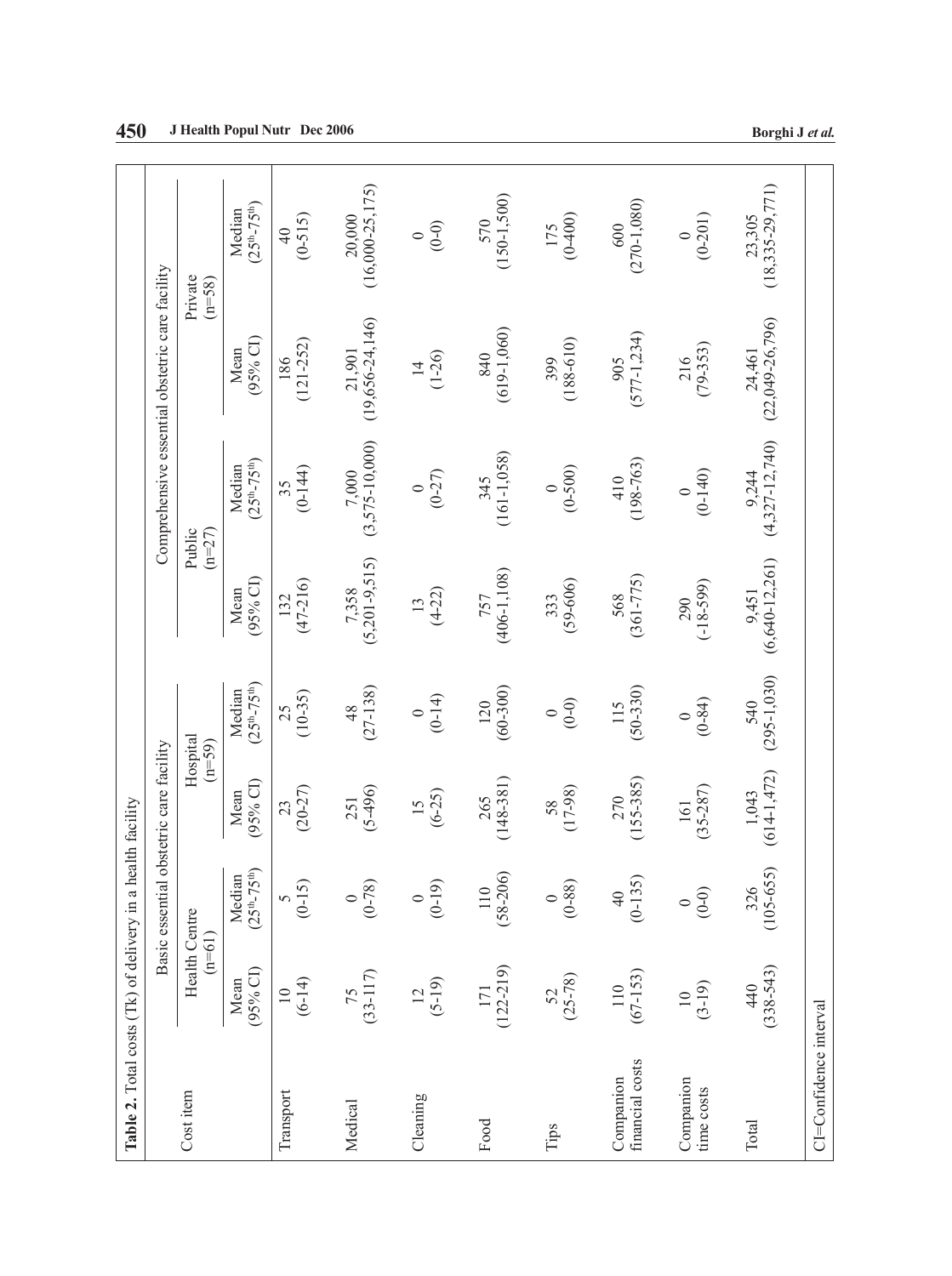|         |                                                                                 | <b>Table 3.</b> Total costs (Tk) of delivery by wealth tercile <sup>*</sup> |                                                                                                                                     |                         |                 |                         |                       |                         |
|---------|---------------------------------------------------------------------------------|-----------------------------------------------------------------------------|-------------------------------------------------------------------------------------------------------------------------------------|-------------------------|-----------------|-------------------------|-----------------------|-------------------------|
|         |                                                                                 | Delivery at home                                                            |                                                                                                                                     |                         |                 | Delivery in BEOC        | Delivery in CEOC      |                         |
| Wealth  | TBA                                                                             |                                                                             | Midwife                                                                                                                             |                         |                 | facility                | facility              |                         |
| tercile | (95% CI)<br>Mean                                                                | Median<br>$(25th - 75th)$                                                   | $(95%$ CI)<br>Mean                                                                                                                  | $(25th-75th)$<br>Median | 95% CI)<br>Mean | $(25th-75th)$<br>Median | $(95%$ CI)<br>Mean    | $(25th-75th)$<br>Median |
| Poorest | 179                                                                             | $\overline{9}$                                                              | 114                                                                                                                                 | 95                      | 480             | 170                     | 19,483                | 15.360                  |
|         | $(78 - 280)$                                                                    | $(43 - 295)$                                                                | $(68-160)$                                                                                                                          | $(41 - 190)$            | $(108 - 852)$   | $(83 - 321)$            | $(11,565 - 27,401)$   | $(9,910 - 28,250)$      |
| Poor    | 285                                                                             | 191                                                                         | 244                                                                                                                                 | 174                     | 452             | 275                     | 18,615                | 17,000                  |
|         | $(163 - 406)$                                                                   | 100-363                                                                     | $(149-340)$                                                                                                                         | $(59 - 351)$            | $(284 - 620)$   | $(124 - 653)$           | $(14, 163 - 23, 068)$ | $(8,465 - 27,738)$      |
| Least   | 617                                                                             | 320                                                                         | 529                                                                                                                                 | 266                     | 457             | 280                     | 18,624                | 20,125                  |
| poor    | $(110-1, 123)$                                                                  | $(125 - 540)$                                                               | $(166 - 891)$                                                                                                                       | $(77-844)$              | $(307 - 607)$   | $(163 - 673)$           | $(15,949 - 21,299)$   | $(13, 515 - 24, 016)$   |
|         | *Does not include the cost of companion<br>CEOC=Comprehensive essential obstetr |                                                                             | time or expenditure, BEOC=Basic essential obstetric care; CI=Confidence interval;<br>$\alpha$ care: TBA=Traditional birth attendant |                         |                 |                         |                       |                         |

those delivering in a CEOC facility, the costs equated to 31-41% of the annual income of their husbands in the public and private facilities respectively. For a vaginal delivery in a CEOC facility, the cost equated to mean 18% (median 13%) of the annual income of the husband compared to mean 45% (median 30%) for a caesarean section.

While deliveries at home were completely funded from household income and savings (no debt was incurred), facility-based deliveries necessitated the sale of assets or a loan in 4% of deliveries in a BEOC facility and 11% of deliveries in a CEOC facility.

# **Costs of antenatal and postnatal care**

In addition to the expenditure during delivery, 62% of women incurred costs associated with care received either antenatally or postnatally. Antenatal care and postnatal care with an ICDDR,B midwife were most frequently reported, although a number of women also sought care from a TBA or a traditional practitioner or from private clinics. Those who sought care at a private facility or from a TBA or a traditional practitioner paid significantly more than those receiving care from the ICDDR, B midwives  $(p<0.01)$  (Table 4). In addition to the charging system, these higher costs may result from patients presenting with complications as 58% of these women subsequently gave birth in a CEOC facility. In addition, 89 of the 326 interviewed women and children were admitted/re-admitted to a health facility for the treatment of postpartum complications (18% of those women who had delivered at home and 36% who had delivered in a facility). There was no significant difference in the cost of postpartum admission whether it was for the mother or for the baby. Altogether, these services cost women a mean Tk 541 (Tk 364-718) and a median Tk 50 (Tk 0-392), in addition to the cost of obstetric care.

# **Total cost of care during pregnancy and the postpartum**

The figure presents the cost of each service purchased during pregnancy and the postpartum period as a percentage of the total cost, by place of delivery. It shows that, for all cases, obstetric care was the most costly procedure, although the other maternity services constituted between 7% and 30% of the total cost for those delivering in a CEOC facility and at home/in a BEOC facility respectively. The total direct costs (exclusive of companion costs) amounted to between just over Tk 325 (range Tk 138-618) per woman delivering at home and to Tk 379 (Tk 184-838) per woman delivering in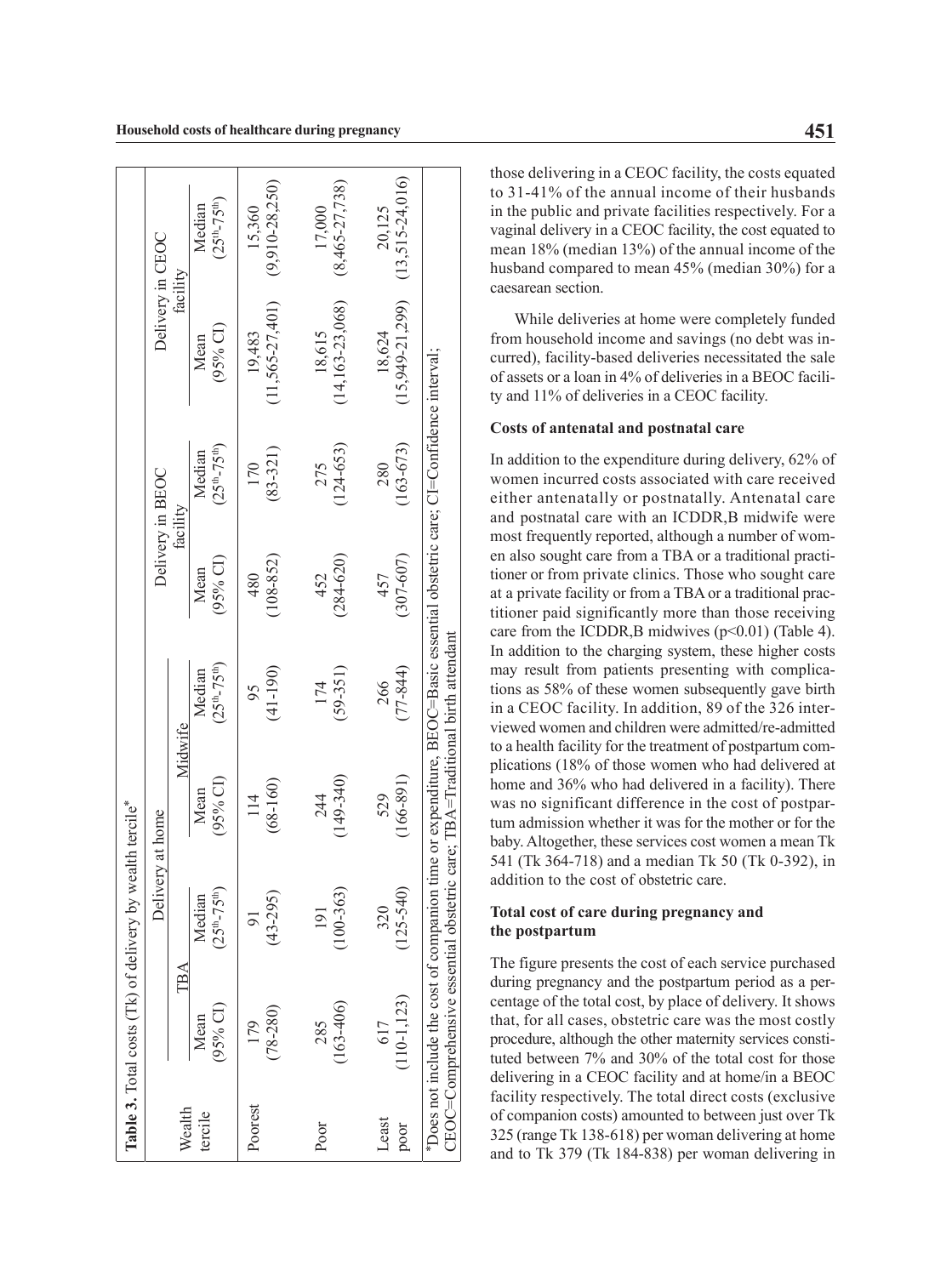| Table 4. Costs (Tk) incurred during antenatal and postpartum periods                                                              |                 |                  |                             |                               |                         |                               |                       |                                      |
|-----------------------------------------------------------------------------------------------------------------------------------|-----------------|------------------|-----------------------------|-------------------------------|-------------------------|-------------------------------|-----------------------|--------------------------------------|
|                                                                                                                                   |                 |                  |                             |                               |                         | $Cost^*$                      |                       |                                      |
|                                                                                                                                   |                 | Median           | Transport                   |                               | Care                    |                               | Total                 |                                      |
| Type of care                                                                                                                      | ,<br>Ž          | no. of<br>visits | $(95\% \text{ CI})$<br>Mean | $25^{th} - 75^{th}$<br>Median | $95%$ CI)<br>Mean       | $25^{th} - 75^{th}$<br>Median | 95% CI)<br>Mean       | $25th-75th$<br>Median                |
| Antenatal care with<br>midwife                                                                                                    | 207             |                  | $(36 - 54)$<br>45           | $(0-50)$<br>$\overline{20}$   | $(20-81)$<br>51         | $(0-0)$                       | $(61 - 130)$<br>96    | $(0-90)$<br>$\overline{\mathcal{E}}$ |
| Postnatal care with<br>midwife                                                                                                    | $\overline{20}$ |                  | $(8-15)$                    | $(0 - 20)$                    | $(7-67)$<br>37          | $(0-0)$                       | $(18-79)$<br>48       | (0.30)                               |
| <b>TBA/traditional</b><br>practitioner                                                                                            |                 |                  | $12$<br>(0-25)              | $(0-0)$                       | $(16-417)$<br>217       | $(0-155)$<br>$\overline{20}$  | $(18 - 439)$<br>229   | $\frac{21}{(0-165)}$                 |
| Outpatient private<br>clinic                                                                                                      | 55              |                  | $(101 - 194)$<br>147        | $(20-240)$<br>50              | $(442 - 1, 068)$<br>755 | $(008-00)$<br>400             | $(559-1, 245)$<br>902 | $300 - 1,000$<br>530                 |
| Postnatal inpatient<br>admission                                                                                                  | 89              |                  | $-40 - 633$<br>297          | $(0 - 130)$<br>$\frac{4}{0}$  | 366-1,056)<br>711       | $(0-500)$<br>100              | 509-1,594)<br>1,051   | 50-666)<br>200                       |
| The cost figures are for the total number of visits throughout pregnancy; Cl=Confidence interval; TBA=Traditional birth attendant |                 |                  |                             |                               |                         |                               |                       |                                      |



Fig. Components of pregnancy cost<sup>\*</sup>

a BEOC facility (Table 5). There was no significant difference in cost between those delivering at home with the assistance of a TBA or a midwife, or those in a BEOC facility.

The total cost of care during pregnancy, delivery, and the postpartum period amounted to mean 15% (median 9%) of the annual income of the husband of those delivering at home, increasing to 35% (median 12%) for those delivering in a BEOC facility. For those who delivered in a CEOC facility, the total pregnancy cost amounted to 452% (median 304%) of the annual income of their husband.

# **DISCUSSION**

The study illustrates a number of findings that are worthy of further discussion. The type of attendant (midwife or TBA) for deliveries at home had no significant impact on the expenditure incurred by households. However, the households indicated that it was quicker to call a TBA to their home to attend a delivery and, maybe more surprisingly, quicker for them to travel to a health centre than to call a midwife. This indicates that the number of midwives operating per population needs consideration when promoting a policy of deliveries at home with the assistance of midwives. Within the study area, there was one midwife per 6,000 women compared to one TBA per 80 women. Although the planned national midwife-to-population ratio is higher

**<sup>452</sup> J** Health Popul Nutr Dec 2006 **Borghi J** *et al.* **Borghi J** *et al.*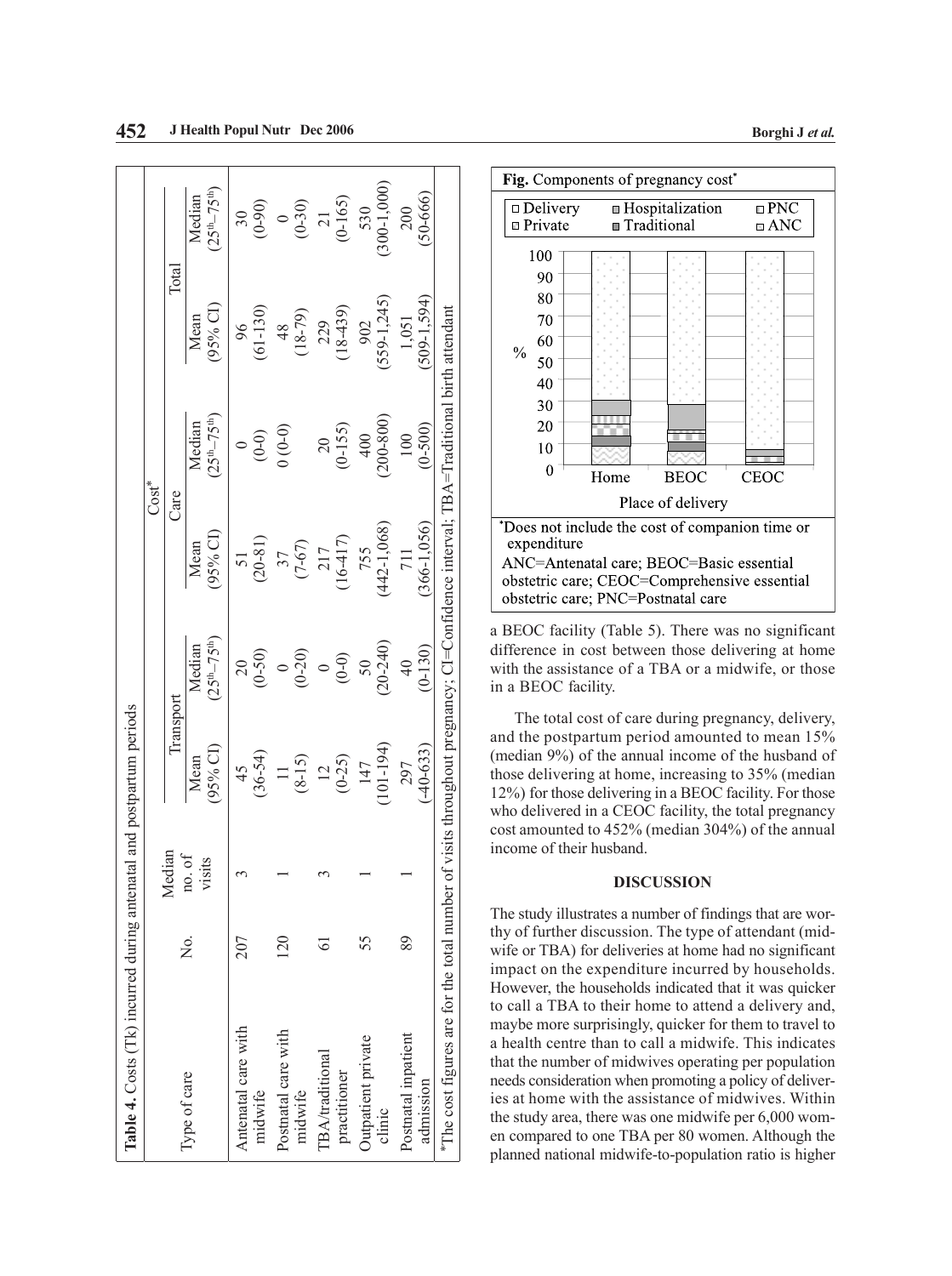| Place of delivery         | No. | Mean<br>$(95\% \text{ CI})$     | Median<br>$(25th-75th)$ percentiles) |
|---------------------------|-----|---------------------------------|--------------------------------------|
| Care with TBA at home     | 60  | 560<br>$(347 - 772)$            | 313<br>$(156-644)$                   |
| Care with midwife at home | 61  | 533<br>$(321 - 746)$            | 325<br>$(121-591)$                   |
| <b>BEOC</b> facility      | 120 | 1024<br>$(685-1364)$            | 379<br>$(184 - 838)$                 |
| CEOC public hospital      | 27  | 9587<br>$(6,724-12,450)$        | 9220<br>$(4,140-13,004)$             |
| CEOC private hospital     | 58  | 24,235<br>$(21, 967 - 26, 503)$ | 22,320<br>$(18, 248 - 29, 300)$      |

(one per 2,000 [http://w3.whosea.org/health\_situt\_98- 00/annex1ban.htm, accessed on 9 July 2005]), midwives are still likely to take longer to reach households than TBAs who are in greater supply and proximity to households.

The difference in cost between delivery in a health centre and delivery at home was the costs incurred by companions. Both financial and opportunity costs to companions could, therefore, influence the decision to seek care outside the home, especially in societies where female mobility is more limited.

Overall, the costs incurred by those delivering at BEOC facilities was less than 10% of the annual income of their husbands and, therefore, did not reach catastrophic levels as defined by a 20% threshold. On the other hand, the cost to those delivering in a CEOC facility was well above the 20% threshold in the case of a caesarean section, representing almost half of the annual income of the husband. This is only the cost of delivery care, and once the costs of antenatal and postnatal services were added, the total increased substantially. The amount paid did not differ by wealth group but the immediate and longer-term financial burden of expenditure will most likely be greater for the poorest. This is consistent with findings of another study which states that, in Bangladesh, "the financing mechanisms were modestly regressive, and the distribution of government health expenditures was not pro-poor" (20). With the costs of medical care, such as drugs, forming the majority of the total bill in CEOC facilities, it is likely to be difficult for patients to negotiate the amount paid; exemptions do not appear to be effective. At home and in the BEOC facilities, where expenditure on discretionary items, such as food and tips, was predominant, households could contribute an amount based on their willingness and ability to pay.

The cost of a caesarean section was more than twice that of a vaginal delivery and, hence, the final bill administered to households was unpredictable, making it difficult for households to plan ahead. This is consistent with the findings reported elsewhere (14). Loans or a sale of assets were, therefore, required to finance care for a number of such households.

The consideration of the whole period of pregnancy, delivery, and the postpartum gave insight into the extent of other maternity-related medical expenditure. Delivery care resulted in the greatest cost. Combined, the other maternity services accounted for 7-30% of the total cost.

This study had several limitations. Since it was carried out as part of an evaluation of policies which took place within two discrete time periods, we were obliged to interview women who had given birth within these periods. Consequently, our results depend upon the accuracy of household recall. As much as possible, interviews were conducted in the presence of husbands and mothers-in-law. The sample of women delivering in a public CEOC facility was small, although this reflected the current situation of low levels of service use.

The Matlab study area is distinctive compared to other parts of Bangladesh because of the nature of the BEOC facilities which are funded by ICDDR,B and do not charge (officially or unofficially) for services. However, this study demonstrates that the financing of care at lower levels should ideally be seen in conjunction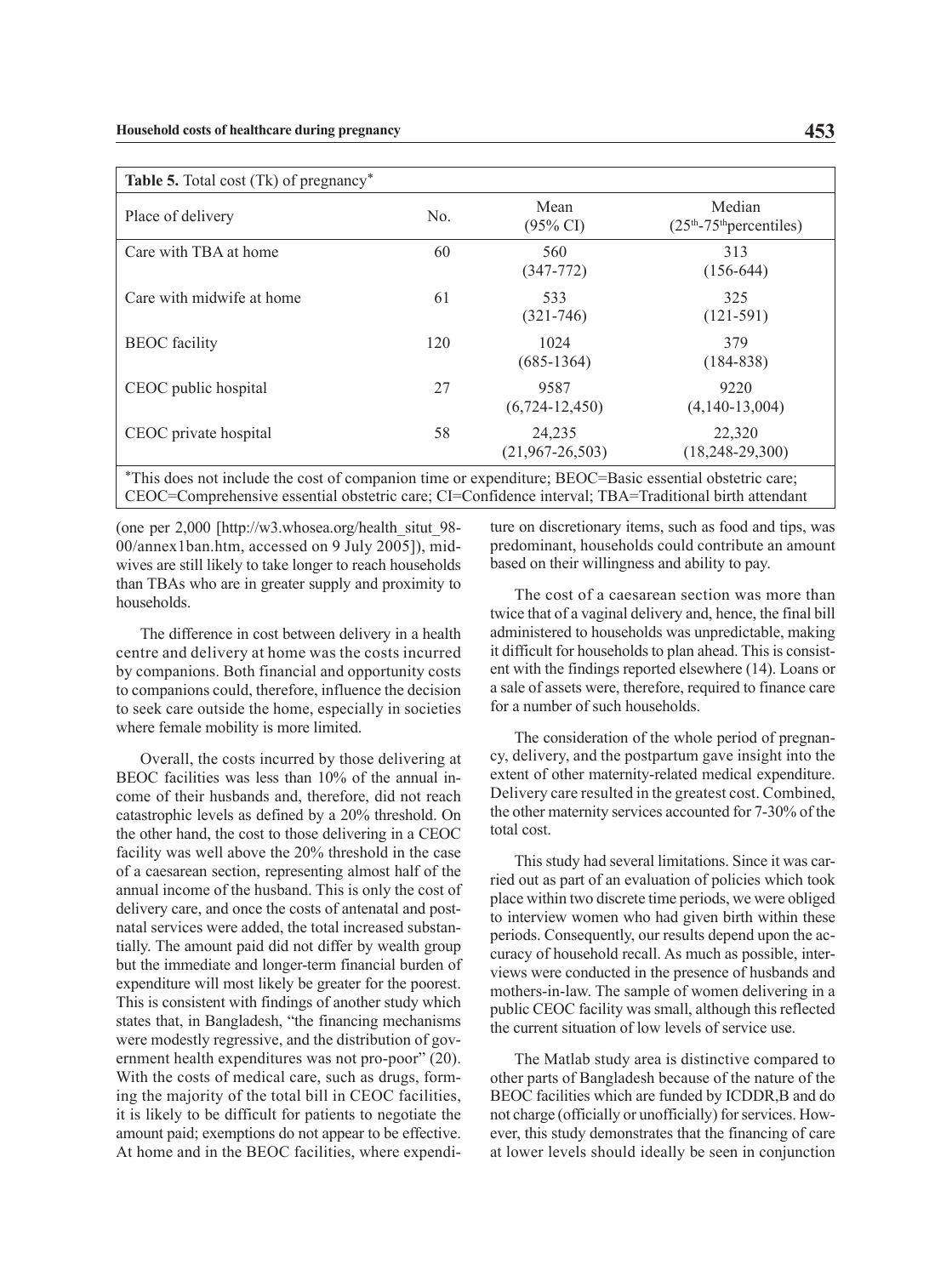with care at higher levels to offer real financial protection to households who need care at higher levels. Such an approach would help protect women from incurring high levels of expenditure. It would also most likely increase the use of healthcare with positive implications for mortality decline.

# **ACKNOWLEDGEMENTS**

This research was funded under the Cooperative Agreement No. 388-A-00-97-00032-00 with the United States Agency for International Development (USAID) (ICDDR,B Grant No. GR-00089). ICDDR,B acknowledges with gratitude the commitment of USAID to the Centre's research efforts. Carine Ronsmans and Jo Borghi are funded by the Department for International Development, UK. The authors are very grateful to Farhana Khanam for assisting in the undertaking of the study. They are also grateful for the hard work of Rowshan Ara Munni, Ayesha Siddika, Nazneen Rahman, Taniya Yesmin, and Sharmin Sultana Begum who collected data in the field.

# **REFERENCES**

- 1. National Institute of Population Research and Training. Bangladesh demographic and health survey, 1999-2000. Dhaka: National Institute of Population Research and Training, 2001. 280 p.
- 2. Starrs A, editor. The safemotherhood action agenda: priorities for the next decade. Report on the Safe Motherhood Technical Consultation, 18-23 October 1997, Colombo, Sri Lanka. New York, NY: Family Care International, 1998:29-35.
- 3. Okojie CEE. Gender inequalities of health in the third world. *Soc Sci Med* 1994;39:1237-47.
- 4. Chowdhury N. Saftey lessons from Matlab, Bangladesh. *Plan Parent Chall* 1998;1:28-29.
- 5. Afsana K. The tremendous cost of seeking hopsital obstetric care in Bangladesh. *Reproduc Health Matters* 2004;12:171-80.
- 6. National Institute of Population Research and Training. Bangladesh maternal health services and maternal mortality survey 2001. Dhaka: National Institute of Population Research and Training, 2003:21-35.
- 7. Gertler P, van des Gaag J. The willingness to pay for medical care: evidence from two developing countries. Baltimore, MD: Johns Hopkins University Press, 1990.
- 8. Mbugua JK, Bloom GH, Segall MM. Impact of user charges on vulnerable groups: the case of Kibwezi in rural Kenya. *Soc Sci Med* 1995;41:829-35.
- 9. Owa JA, Osinaike AI, Makinde OO. Trends in utilization of obstetric care at Wesley Guild Hospital, Ilesa, Nigeria. Effects of a depressed economy. *Trop Geogr Med* 1995;47:86-8.
- 10. Wilkinson DGE, Gouws E, Sach M, Karim SS. Effect of removing user fees on attendance for curative and preventive primary health care services in rural South Africa. *Bull World Health Organ* 2001;79:665-71.
- 11. Levin A, McEuen M, Dymatraczenko T, Ssengooba F, Mangani R, Van Dyck G. Costs of maternal health care services in three Anglophone African countries. Bethesda, MD: Partnerships for Health Reform Project, 2000. (Special initiatives report no. 22).
- 12. Borghi J, Bastus S, Belizan M, Carroli G, Hutton G, Fox-Rushby J. Costs of publicly provided maternity services in Rosario, Argentina. *Salud Publica Mex* 2003;45:27-34.
- 13. Hotchkiss DR, Kanjilal B, Sharma S, Sodani PR, Chakraborty G. Household expenditures on reproductive and child health care services in Udaipur, Rajasthan. *In:* The POLICY Project and India Institute for Health Management Research, editors. Financing reproductive & child health care in Rajasthan. New Delhi: The Future's Group International, 2000:21-52.
- 14. Nahar S, Costello A. The hidden cost of 'free' maternity care in Dhaka, Bangladesh. *Health Policy Plan* 1998;13:417-22.
- 15. Borghi J, Henson K, Acquah CA, Ekanmian G, Filippi V, Ronsmans C *et al*. Costs of near-miss obstetric complications for women and their families in Benin and Ghana. *Health Policy Plan* 2003;18:383- 90.
- 16.Bangladesh. Ministry of Health and Family Welfare. Bangladesh national strategy for maternal health. Dhaka: Ministry of Health and Family Welfare, Government of Bangladesh, 2001. 68 p.
- 17. Gwatkin DR, Rustein S, Johnson K, Pande RP, Wagstaff A. Socio-economic differences in health, nutrition and population in Bangladesh. Washington, DC: World Bank, 2000. 28 p. (http://poverty2. forumone.com /library/view/4212/, accessed on 5 May 2006).